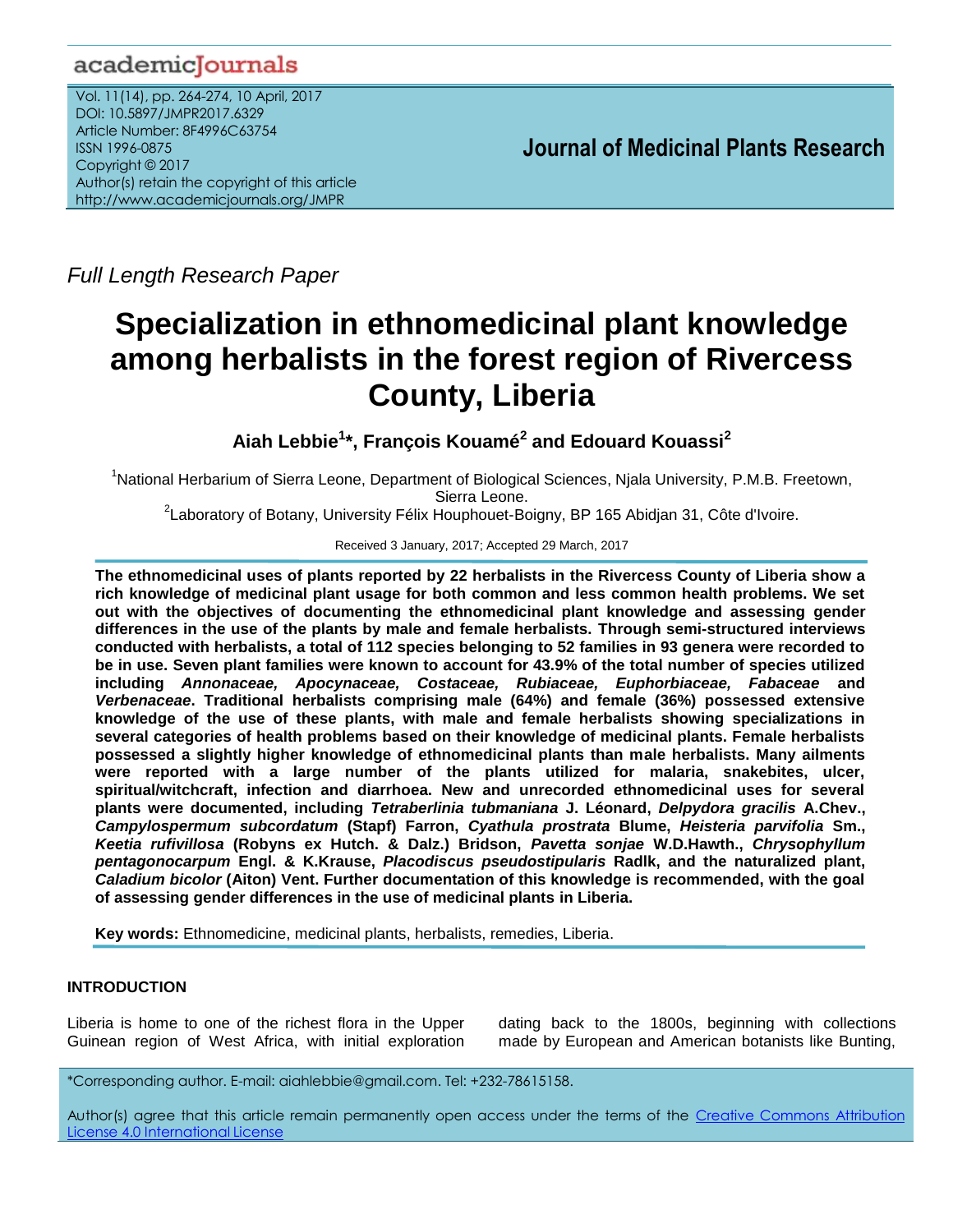Dinklage, Harley, Johnston, Leeuwenberg, Voorhoeve, etc. In recent times, additional documentations of the flora were carried out in three National Forest Reserves, with some 548 species recorded, including records of three new species to science (Jongkind, 2007). It has been estimated that some 2,300 species of vascular plants occur in Liberia, although given the apparent location of two centers of endemism in the country, the actual number of plant species occurring in the country might be higher (Poorter et al., 2004).

This rich diversity of plants also features extensively in the cultural heritage of the local inhabitants, and has been a source of herbal remedies for several health problems faced by the population. However, scientific documentations of the ethnomedicinal uses of the plants have been sporadic, and very little exist on the local uses to which these plants are put. Early documentations of this knowledge date back to the early  $19<sup>th</sup>$  Century when a medical doctor stationed in the interior of the country documented the ethnomedicinal uses of over 200 medicinal plants among the Mano of Nimba County (Harley, 1941). Similar documentations of plant use among the Mano tribe were conducted by Adam and Adam (1970), and some four decades later, the local names and uses of over 250 important plant species in 7 communities was carried out by Marshall and Hawthorne (2013). In the Salala District of central Liberia, Orr (1968) conducted an anthropological examination of medical practices and belief systems of the Kpelle tribe, sometimes indicating the local names of plants and their ethnomedicinal uses. The actual scientific names of these plants were not reported.

Following this long hiatus, recent documentations of ethnobotanical knowledge have resumed, with assessments of Non-timber forest products (NTFP) in communities around the Sapo National Park in Liberia (Manvell, 2011). In the rainforest around the Putu Range in Grand Gedeh County, of 624 species of plants inventoried in five different habitats, 69% were of medicinal significance, with 55 species reported to include shade-bearing guild (Marshall and Hawthorne, 2012). In the Wonegizi region of Lofa County, the knowledge of local traditional medicinal practitioners was documented, producing a list of 101 species of plants in 48 families commonly used in treating 11 categories of ailments (Kpadehyea et al., 2015).

Liberia is currently going through a major transformation following the last civil war, and the need for rapid development is leading to increased exploitation of its natural resources, especially its vast resources of tropical rainforest (Blackett et al., 2009). Timber features highly in this drive, but the needs of local people are also centred on the use of important forest products such as poles, fruits, fibre and medicinal plants, among others. Like other developing countries around the world, poorly developed health care delivery systems have led to more reliance on the use of medicinal plants in most rural

areas (Farnsworth and Soejarto, 1991). As local communities become speedily absorbed into the global economy, ethnomedicinal plant knowledge can quickly disappear and fears have been expressed in this regard (Lambert et al., 1997). Documenting the medicinal plant knowledge of forest dwelling communities is crucial before much of the forest disappears, and with it the extensive knowledge of traditional herbalists that interact with this rich plant biodiversity. In this regard, the main objectives of this study were to document the ethnomedicinal plant knowledge of herbalists in a forest region of Liberia, and to assess gender differences in the use of plants by male and female herbalists.

#### **MATERIALS AND METHODS**

#### **Study area**

Fieldwork for documenting the medicinal plant knowledge took place in central Rivercess County of Liberia, located some 320 km from the capital city of Monrovia. Garpue Town was the main study site (Figure 1), and its population like the rest of the county is dominated by the Bassa speaking tribe of Liberia, and comprised stakeholders drawn from 7 communities located within walking distances of each other. The 7 communities included Garpue Town, Beh Town, Gbetar, Saykpayah, Poewoh Town, Bodaza and Vondeh Town, all located in the central Morweh District. Rivercess County has an area of  $5,263.4 \text{ km}^2$  and its geographic coordinates are N 5° 36' 23" and W 9° 39' 31" at an altitude of 84 m. The total population of the County is less than 120,000 people and 93% of them speak Bassa. It is largely a forest-dominated County and was home to three major logging activities during the past civil conflict (Blackett et al., 2009).

#### **Data collection and analyses**

We worked with traditional herbalists, identified through consultative meetings held in the chiefdom headquarter (Garpue Town), where the paramount resides. During a natural resource mapping exercise with community stakeholders, information was proffered on the heavy reliance on traditional herbalists given the lack of health facilities (Lebbie et al., 2009). These herbalists were reported to be members of the male and female secret societies, and are generally reputed for their knowledge in the use of plant remedies (Lebbie and Guries, 1995).

The number of herbalists in each community was not assessed and therefore unknown, but it was revealed through the consultative meetings that nearly every adult person possesses knowledge of the use of some plants in traditional medicine. Through further consultations with key stakeholders present at the resource mapping exercises conducted in Garpue Town, 22 practicing herbalists voluntarily consented to participate in the documentation of their ethnomedicinal plant knowledge. Using semi-structured questionnaires, we collected information on age, number of plants known and utilized, and ailments the herbalists specialized in treating. Following a brief practical guidance on how to collect specimens for taxonomic identification and herbarium vouchers, we asked herbalists to collect plant specimens known to each of them for proper scientific identification. For each plant collected and presented by herbalists, information on the ethnomedicinal uses and the parts utilized were obtained from the herbalists. No questions were asked about mode of preparation, manner of administration and local names, as herbalists had expressed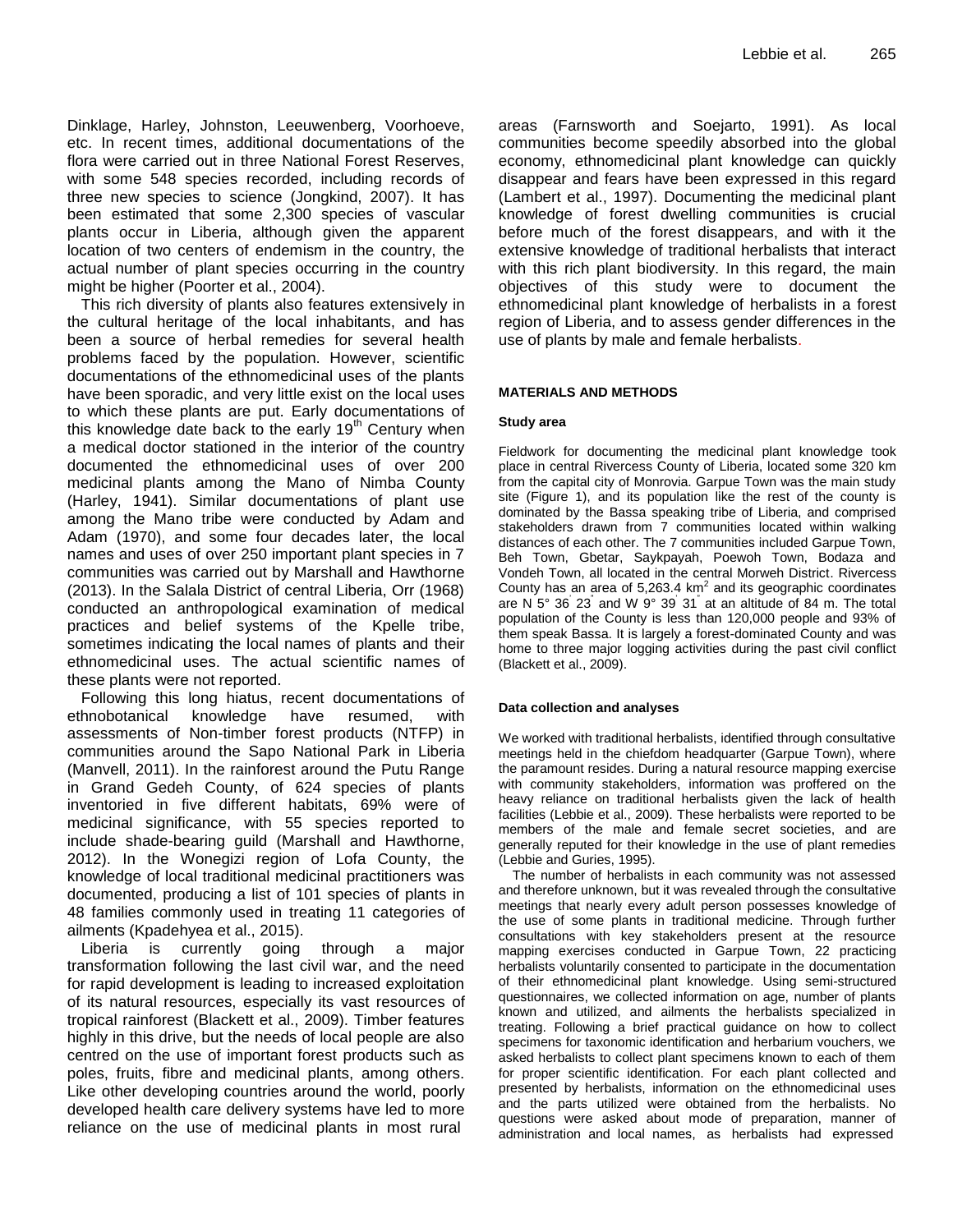concern that such information were proprietary, and we agreed not to extract such information from them.

Scientific identification and naming of medicinal plants were done on the spot, and confirmed with the aid of a field guide for woody plants known for this part of West Africa (Hawthorne and Jongkind, 2006), as well as the several volumes of the "Flora of West Tropical Africa" (Keay et al., 1954, 1958, 1963, 1968, 1972). While every effort was made to encourage herbalists to bring plant materials with complete of morphological features (leaves, fruits/seeds and flowers) to aid in identification, on a few occasion, some herbalists brought bark specimens without leaves, flowers and fruits, and the difficulties in identification of such specimens necessitated us to discard them. Some sterile materials were insufficient to identify beyond the genus level. All specimens were tagged and with voucher numbers, are housed in the National Herbarium of Sierra Leone (SL), given the lack of a formal herbarium in Liberia. Data obtained were compiled into tables, percentages and portrayed graphically.

#### **RESULTS AND DISCUSSION**

#### **Gender differences and specialization in ethnomedicinal knowledge**

Twenty-two (22) herbalists aged 27-77 years consented to participate in the documentation of their knowledge associated with ethnomedicine and the use of plants in treating various ailments. More of the herbalists were male (64%) than female (36%), with the majority of the herbalists over the age of 40 years (Table 1). The number of plants known and reportedly used by herbalists ranged between 2-40, with female herbalists knowing on average 18.1 plants more, while male herbalists knew 16.3 plants. Herbalists between the ages of 41-50 years reported knowing on average 19.1 medicinal plants, which was higher than other age categories.

Gender and age relationships have been observed in various studies involving medicinal plant knowledge. In Brazil, generally older people are reported knowing more medicinal plants than the younger people (Silva et al., 2011; Voeks and Leony 2004). For male herbalists in Nasarawa State of Nigeria, it was reported that they held more knowledge of medicinal plants than female herbalists (Ibrahim et al., 2016), although another study from Nigeria found men and women holding similar knowledge (Ayantunde et al., 2008). In three rural communities in Niger, Guimbo et al. (2011) utilizing participant observation and key-informant interviews found ethnobotanical knowledge to increase with age, but noted differences in ethnobotanical knowledge for both men and women as it related to medicinal plants. However, our study found female herbalists to know more medicinal plants than their counterpart male herbalists. Such differences can arise as a result of "limited experience", little interaction with other members of the community or due to problems with memory and forgetfulness on the part of the elderly as age sets in. The increased role often played by older women in child rearing is known to play a role in the acquisition of medicinal plant knowledge (especially over younger women).

In a study done around the Sapo National Park to document the use of non-timber forest products in adjacent communities, Manvell (2011) found women to be able to name more plants than men for the most common categories of illnesses. He attributed this to the unwillingness of the participants to share their knowledge. This is not uncommon among herbalists, and the differences in the number of medicinal plants reportedly known by each herbalist could also reflect under-reporting for fear of sharing their knowledge. We found a few of the men unwilling to share their knowledge in comparison to the women. A similar situation was observed in Sierra Leone, although in the same country, women of the sande/bondo secret societies willingly shared their knowledge of medicinal plants (Lebbie and Guries, 1995). In a review and meta-analysis of the effect of gender on medicinal plant knowledge conducted at various scales comprising national, regional and global (Torres-Avilez et al., 2016), no significant differences were apparent in the medicinal plant knowledge of men and women. Significant differences in medicinal plant knowledge were however observed at the national and continental level for both men and women. In Niger, Müller et al. (2015) found older people to be more knowledgeable about medicinal plants, with women knowing more about food plants. Given the small number of herbalists in the various age and gender categories we sampled, observed differences in reported knowledge of medicinal plants might be due purely to sample size, and possibly the unwillingness of herbalists to sometimes share their proprietary knowledge. In the Himalayas, Gupta et al. (2014) noted that herbalists (*Amchis*) are reluctant to disclose knowledge of medicinal plants given that this might reduce the effectiveness of the remedy. But more importantly, the knowledge of the remedies to the herbalists is what brings them "recognition", and sharing this knowledge might be seen as reducing their control over such proprietary knowledge.

Gender differentiation in ethnomedicinal knowledge and use of plants to treat certain categories of diseases was apparent, with female herbalists possessing specialized knowledge in treating children's health problems, snakebite, cholera and other medical problems related to women (Table 2). Male herbalists possessed diverse knowledge on various health problems, including broken bones, epilepsy, evil spirit, heart disease, high blood pressure, erectile dysfunction and infection of the testes, among others. Kpadehyea et al. (2015) noted also that female herbalists in the Lofa County of Liberia reported more traditional medicines that focused on children's health issues and menstrual problems than their male counterparts. Given the limited access to health facilities and drugs by these communities (Lebbie et al., 2009), women's traditional role of taking care of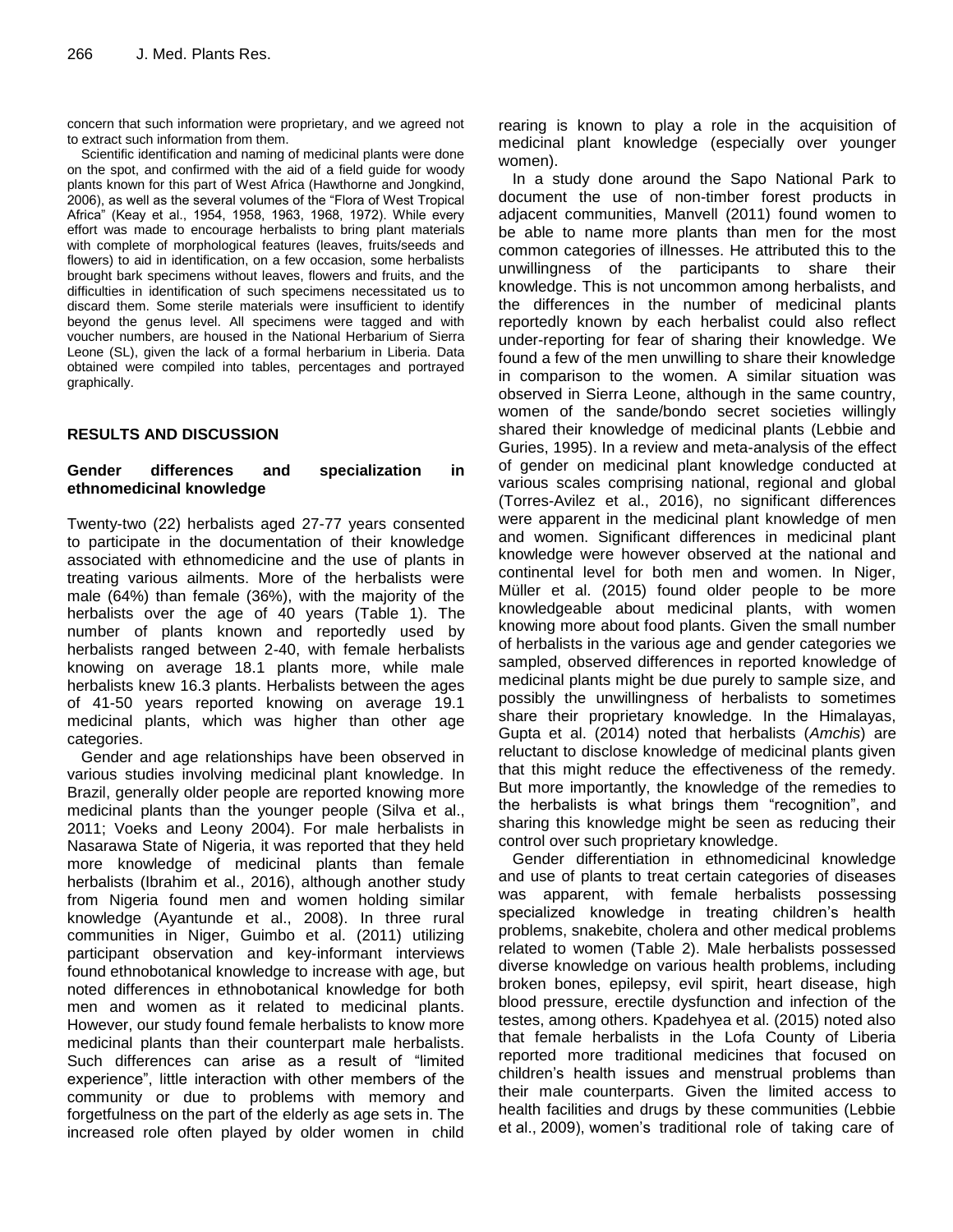| <b>Categories</b> | <b>Frequency</b> | <b>Percent</b> | Mean number of plants<br>known by herbalist |
|-------------------|------------------|----------------|---------------------------------------------|
| Gender            |                  |                |                                             |
| Male              | 14               | 64.0           | 16.3                                        |
| Female            | 8                | 36.0           | 18.1                                        |
| Age (years)       |                  |                |                                             |
| ≤40               | 1                | 4.5            | 3.0                                         |
| $41 - 50$         | 7                | 31.8           | 19.1                                        |
| $51 - 60$         | 8                | 36.4           | 15.5                                        |
| ≥60               | 6                | 27.3           | 18.8                                        |

**Table 1.** Gender and age distribution of herbalists and knowledge of medicinal plants.

**Table 2.** Gender differentiation in ethnomedicinal knowledge in treating diseases.

| Gender | Specialized strength of herbalists                                                                                                                                                                                           |
|--------|------------------------------------------------------------------------------------------------------------------------------------------------------------------------------------------------------------------------------|
| Male   | Broken bones, epilepsy, diarrhoea, evil spirit, heart disease, high blood pressure, erectile dysfunction, infection<br>of the testes, back pain, bodily pain, asthma, insanity, worms, rheumatism, "African sign", infection |
| Female | Children's medical problems, treating pain associated with teenage rape, snakebites, stomach complaints,<br>abortion, hookworms, infections, cholera, headache, "African sign"                                               |



**Figure 1.** Map of Liberia showing the study area, Garpue Town, in Rivercess County. Source: http://d-maps.com/m/africa/liberia/liberia51.pdf Downloaded 2017

children could potentially help to explain their knowledge of medicinal plants associated with children's health.

One common area of specialization among some male and female herbalists is an ethnomedical problem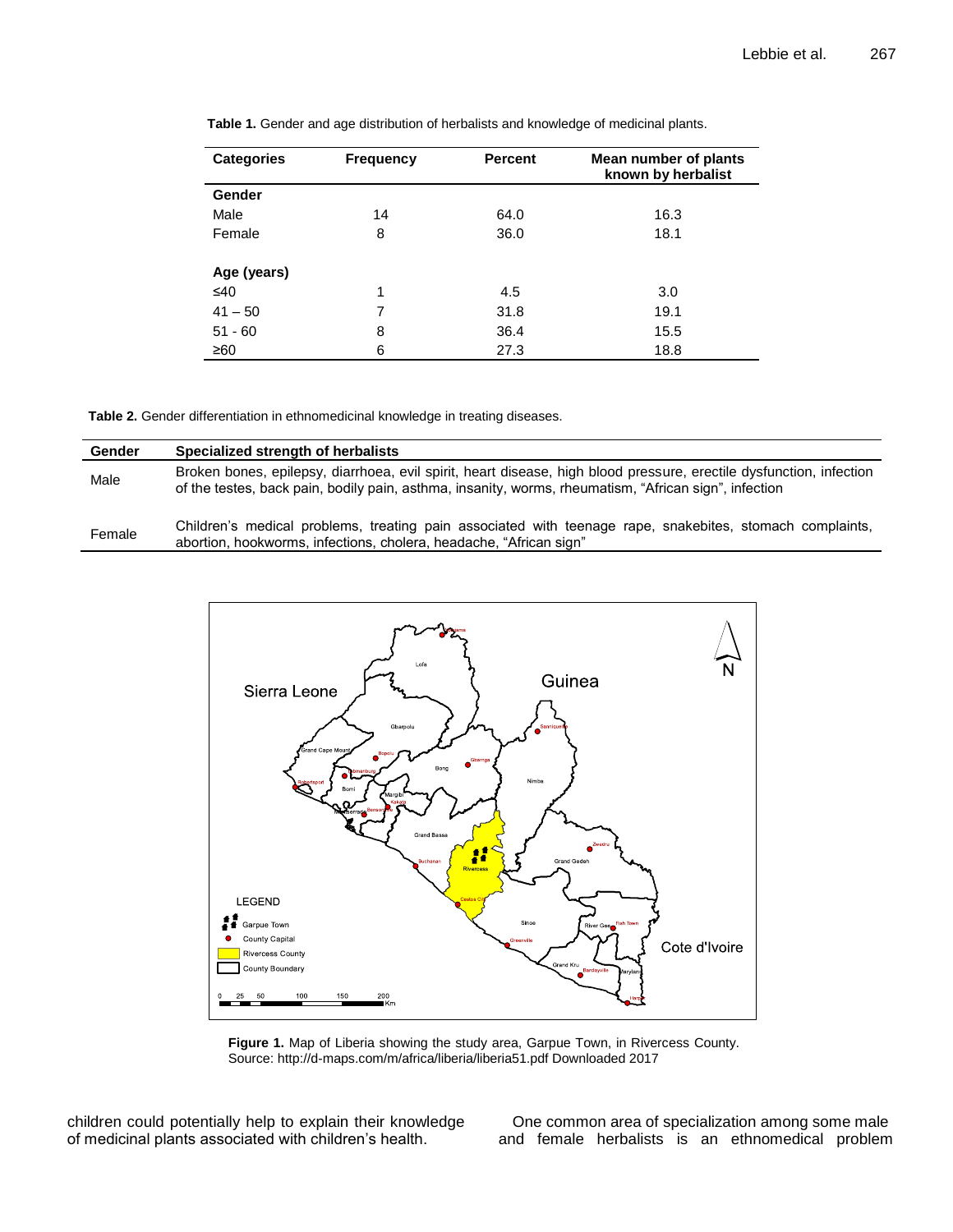

**Figure 2.** Distribution of medicinal plant families reported by herbalists.

referred to as "African sign"; a condition of ill health reported to be associated with unforeseen forces perpetuated by evil persons, "witchcraft" and or supernatural forces, for which western medicine is believed to be unable to address. It is apt to say that ill health, as perceived by the Bassa herbalists of Rivercess County is not seen entirely in the context of witchcraft or supernatural forces. Most of the ailments/diseases for which the herbalists were specialists in were not pegged on witchcraft or sorcery *per se*, as is often painted by ethnocentric western medical and social anthropologists (Konadu, 2008). Herbalists were quick to affirm their ability to distinguish between disease conditions in which malevolence was involved, either through witchcraft or supernatural forces, or generally as a result of some underlying etiologic or physiological condition. "African sign" and "dragon spirit" or "evil spirit" were not situated in the context of etiologic agents, but rather ailments for which evil persons have caused to happen to an otherwise perfectly healthy person. Such a sickness can be cured only by herbalists skilled in traditional Bassa ethnomedicine, with western medical interventions believed to be powerless in treating it, as has been noted in some parts of Kenya (Good, 1987). In South Africa, Petrus (2011) noted the increasing role of witchcraft in

the lives of the people, and cited instances where allegations of ill health resulted from the interplay of witchcraft.

## **Medicinal plant species and ethnomedicinal uses**

A total of 112 medicinal plants, belonging to 98 plant genera and 52 families, were indicated by the herbalists as forming part of their local ethno-pharmacopoeia (Table 3). The most species rich families with at least 3 species were Rubiaceae (13 species), Euphorbiaceae (10 species), Fabaceae (11 species), Annonaceae (6 species), Apocynaceae (4 species), Asteraceae (3 species), Combretaceae (3 species), Poaceae (3 species), Costaceae (3 species) and Verbenaceae (4 species) (Figure 2). They constitute 53.4% of all medicinal plants, with the remaining 46.6% distributed among 42 families comprising of 1 or 2 species per family. In a study conducted in the Nasarawa State of Nigeria utilizing the knowledge of traditional herbalists, it was found that medicinal plants belonging to the families Euphorbiaceae, Fabaceae and Rubiaceae comprised the most species rich (Ibrahim et al., 2016). While we recorded slightly different species composition and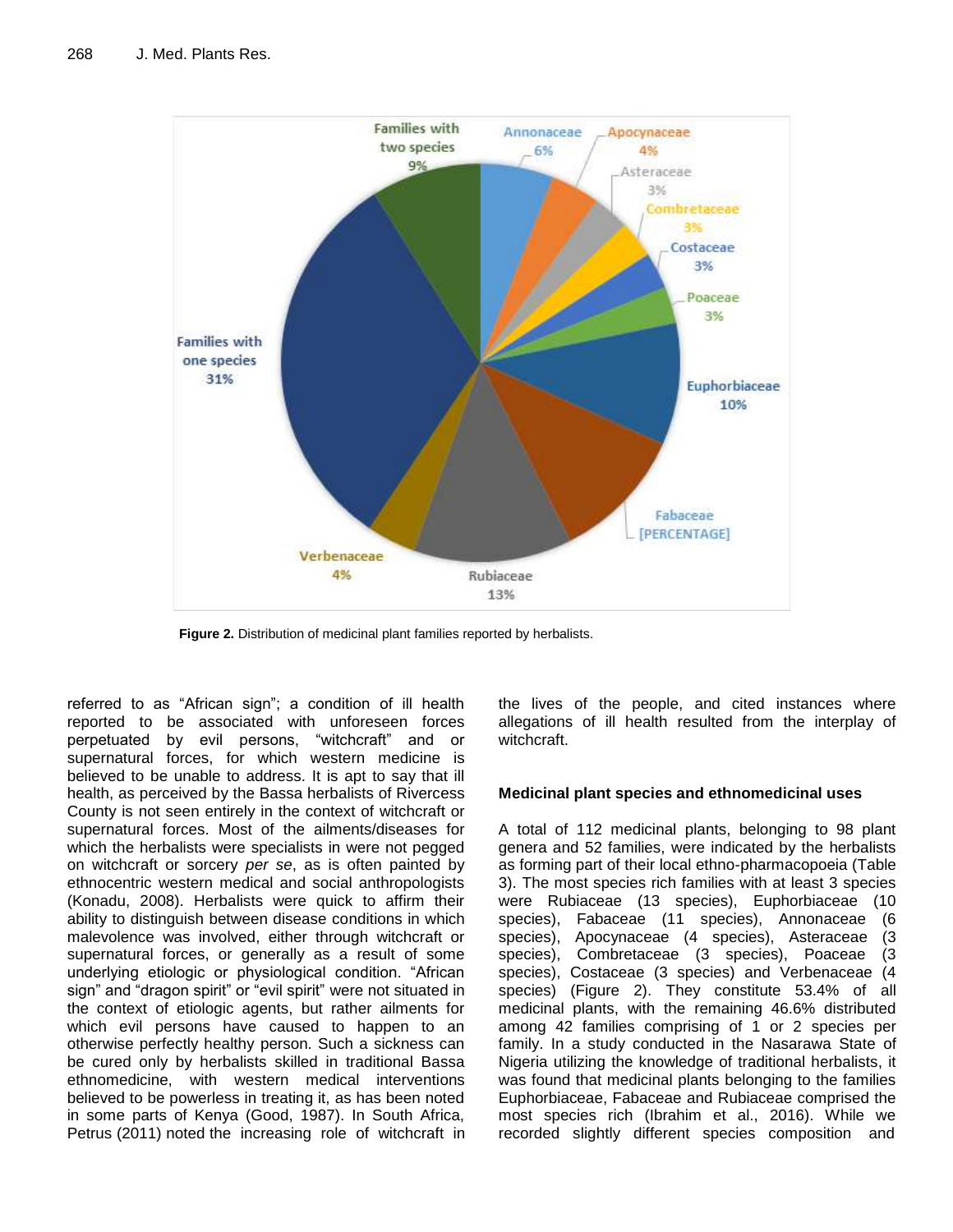**Table 3.** Medicinal plants and ethnomedicinal uses reported by herbalists in the study area.

| Scientific name of plant                   | Voucher<br>specimen | Family          | Ethnomedicinal uses reported by<br>herbalists                                                                                                                                  | Part used   |
|--------------------------------------------|---------------------|-----------------|--------------------------------------------------------------------------------------------------------------------------------------------------------------------------------|-------------|
| Cyathula prostrata (L.) Blume              | <b>LKK 23</b>       | Acanthaceae     | Sanitary pad for women                                                                                                                                                         | Leaf        |
| Annickia polycarpa (DC.) Setten & Maas     | <b>LKK36</b>        | Annonaceae      | Malaria                                                                                                                                                                        | <b>Bark</b> |
| Cleistopholis patens Engl. & Diels         | LKK <sub>5</sub>    | Annonaceae      | Miscarriage caused by worms, bloody<br>diarrhoea, rheumatism, stomach pain                                                                                                     | Bark        |
| Greenwayodendron oliveri (Engl.) Verdc.    | <b>LKK45</b>        | Annonaceae      | Male infertility                                                                                                                                                               | Leaf        |
| Isolona campanulata Engl. & Diels          | <b>LKK16</b>        | Annonaceae      | Thrush (fungal infection in new born)                                                                                                                                          | Leaf        |
| Xylopia aethiopica A.Rich.                 | <b>LKK35</b>        | Annonaceae      | Pneumonia, protrusion of uterus, snake<br>bite, weakness in limbs of children,<br>miscarriage caused by worms, jaundice,<br>typhoid, pain in the ribs                          | Leaf, bark  |
| Xylopia sp.                                | <b>LKK 50</b>       | Annonaceae      | Snake bite                                                                                                                                                                     | Leaf        |
| Baissea sp.                                | <b>LKK 58</b>       | Apocynaceae     | Chicken pox                                                                                                                                                                    | Leaf        |
| Funtumia elastica (P. Preuss) Stapf        | LKK6                | Apocynaceae     | Sore, diarrhoea                                                                                                                                                                | Leaf        |
| Landolphia dulcis (Sabine) Pichon          | <b>LKK 65</b>       | Apocynaceae     | Side and rib pains, chronic sore,<br>dysentery                                                                                                                                 | Leaf, bark  |
| Rauvolfia vomitoria Wennberg               | <b>LKK 24</b>       | Apocynaceae     | Vomiting, prolonged menstruation,<br>hookworm, malaria, jaundice, snake<br>bite, diarrhoea                                                                                     | Leaf, root  |
| Anchomanes difformis Engl.                 | <b>LKK49</b>        | Araceae         | Broken bone                                                                                                                                                                    | Leaf        |
| Caladium bicolor (Aiton) Went.             | <b>LKK71</b>        | Araceae         | To constrict the vagina                                                                                                                                                        | Petiole     |
| Elaeis guineensis Jacq.                    | LKK4                | Arecaceae       | Maturity (in children)                                                                                                                                                         | Leaf        |
| Chromolaena odorata (L.) R.M.King & H.Rob. | <b>LKK 57</b>       | Asteraceae      | Malaria                                                                                                                                                                        | Leaf        |
| Vernonia cinerea (L.) Less.                | <b>LKK88</b>        | Asteraceae      | Side and rib pains                                                                                                                                                             | Leaf        |
| Vernonia conferta Benth.                   | <b>LKK46</b>        | Asteraceae      | Gonorrhea, African sign, food poison,<br>rheumatism, broken bone                                                                                                               | Leaf        |
| Newbouldia laevis Seem.                    | <b>LKK 103</b>      | Bignoniaceae    | Snake bite                                                                                                                                                                     | Leaf        |
| Canna indica L.                            | <b>LKK15</b>        | Cannaceae       | Malaria                                                                                                                                                                        | Leaf        |
| Myrianthus libericus Rendle                | <b>LKK 110</b>      | Cecropiaceae    | Snake bite                                                                                                                                                                     | Leaf        |
| Salacia camerunensis Loes.                 | <b>LKK37</b>        | Celastraceae    | Malnutrition                                                                                                                                                                   | Leaf        |
| Combretum comosum G.Don                    | <b>LKK 111</b>      | Combretaceae    | Infertility, sore in stomach                                                                                                                                                   | Leaf        |
| Combretum racemosum P.Beauv.               | LKK <sub>1</sub>    | Combretaceae    | Cataract, African sign                                                                                                                                                         | Leaf        |
| Terminalia superba Engl. & Diels           | <b>LKK 56</b>       | Combretaceae    | Ulcer                                                                                                                                                                          | Bark        |
| Palisota hirsuta Schumann                  | <b>LKK70</b>        | Commelinaceae   | Measles, joint pain, thrush, sore in the<br>stomach of new born baby                                                                                                           | Leaf        |
| Manotes expansa Sol. ex Planch.            | <b>LKK87</b>        | Connaraceae     | Difficulty in a woman becoming pregnant                                                                                                                                        | Leaf        |
| Costus afer Ker Gawl.                      | <b>LKK 102</b>      | Costaceae       | Open sore in babies, poison, joint pain                                                                                                                                        | Leaf        |
| Costus dubius (Afzel) Schumann             | LKK <sub>2</sub>    | Costaceae       | Pain in the eye                                                                                                                                                                | Leaf        |
| Costus sp.                                 | <b>LKK 92</b>       | Costaceae       | Miscarriage                                                                                                                                                                    | Fruit       |
| Bryophyllum pinnatum (Lam.) Oken           | <b>LKK 66</b>       | Crassulaceae    | Childhood cough                                                                                                                                                                | Leaf        |
| Cyathea sp.                                | <b>LKK 108</b>      | Cyatheaceae     | African sign                                                                                                                                                                   | Leaf        |
| Scleria naumanniana Boeck.                 | <b>LKK 25</b>       | Cyperaceae      | Difficulty breathing, pain in the sides,<br>cataract                                                                                                                           | Leaf        |
| Scleria sp.                                | LKK77               | Cyperaceae      | Bodily pain                                                                                                                                                                    | Leaf        |
| Nephrolepis biserrata (Sw.) Scott          | <b>LKK47</b>        | Davalliaceae    | Difficulty in breathing, heartburn,<br>retention of urine, bleeding in pregnant<br>women, epilepsy, sore, rash, joint pain,<br>painful and swollen female breast,<br>gonorrhea | Frond       |
| Dichapetalum dictyospermum Bret.           | LKK3                | Dichapetalaceae | Elephantiasis                                                                                                                                                                  | Leaf        |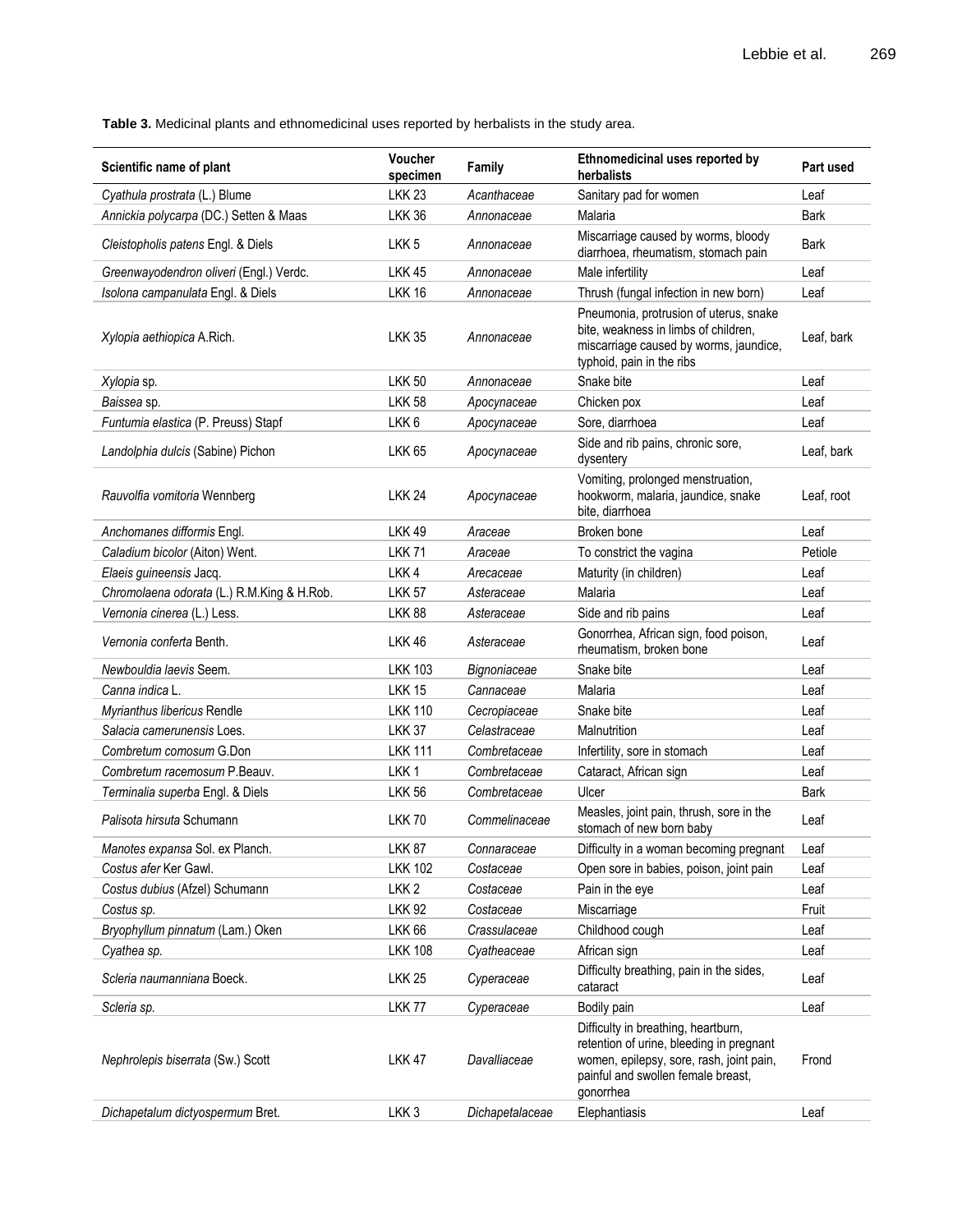## **Table 3.** Cont'd.

| Tetracera potatoria (Afzel.) G.Don                 | <b>LKK34</b>     | Dilleniaceae     | Oedema, retained placenta, impotence,<br>open sore, pile                                                                                                       | Leaf, bark                 |
|----------------------------------------------------|------------------|------------------|----------------------------------------------------------------------------------------------------------------------------------------------------------------|----------------------------|
| Triphyophyllum peltatum (Hutch. & Dalz.) Airy Shaw | <b>LKK89</b>     | Dioncophyllaceae | Open sore                                                                                                                                                      | Bark                       |
| Diospyros kamerunensis Gürke                       | LKK7             | Ebenaceae        | Diarrhoea, abnormal heart beats, sore in<br>the stomach of newborn child, dysentery                                                                            | Leaf, bark                 |
| Diospyros mannii Hiern                             | <b>LKK40</b>     | Ebenaceae        | Dysentery                                                                                                                                                      | Leaf                       |
| Alchornea cordifolia (Schumach.) Müll.Arg.         | <b>LKK 27</b>    | Euphorbiaceae    | Toothache, gonorrhea, high blood<br>pressure, post-delivery pain, sore in the<br>stomach (ulcer), irregular menstruation<br>pain, heartburn, wound, high fever | Leaf, bark,<br>fruit, root |
| Croton hirtus L'Hér.                               | <b>LKK 17</b>    | Euphorbiaceae    | Jaundice                                                                                                                                                       | Leaf                       |
| Euphorbia hirta L.                                 | <b>LKK 61</b>    | Euphorbiaceae    | White growth on the eye (cataract)                                                                                                                             | Leaf                       |
| Macaranga heterophylla Müll.Arg.                   | <b>LKK 90</b>    | Euphorbiaceae    | Diarrhoea, sore in stomach, malaria                                                                                                                            | Leaf                       |
| Maesobotrya barteri Hutch.                         | <b>LKK79</b>     | Euphorbiaceae    | Snake bite                                                                                                                                                     | Leaf                       |
| Manihot esculenta Crantz                           | <b>LKK 107</b>   | Euphorbiaceae    | Heartburn                                                                                                                                                      | Bark                       |
| Manniophyton fulvum Müll.Arg.                      | LKK8             | Euphorbiaceae    | Wound, sore, rheumatism, African sign                                                                                                                          | Leaf                       |
| Mareya micrantha Müll.Arg.                         | <b>LKK69</b>     | Euphorbiaceae    | Food poison, snake bite, infection in<br>pregnant women                                                                                                        | Leaf                       |
| Phyllanthus muellerianus (Kuntze) Exell            | <b>LKK86</b>     | Euphorbiaceae    | Rib and chest pains, jaundice                                                                                                                                  | Leaf                       |
| Tetrorchidium didymostemon (Baill.) Pax & K.Hoffm. | <b>LKK 101</b>   | Euphorbiaceae    | "Dragon spirit"                                                                                                                                                | <b>Bark</b>                |
| Albizia adianthifolia W. Wight                     | <b>LKK 95</b>    | Fabaceae         | Open sore                                                                                                                                                      | Leaf                       |
| Amphimas pterocarpoides Harms                      | <b>LKK39</b>     | Fabaceae         | Prolonged labor pains                                                                                                                                          | Leaf                       |
| Anthonota macrophylla P.Beauv.                     | <b>LKK 26</b>    | Fabaceae         | Headache, African sign, oedema in<br>children, malnutrition                                                                                                    | Leaf                       |
| Dalbergia saxatilis Hook.f.                        | <b>LKK 91</b>    | Fabaceae         | Miscarriage                                                                                                                                                    | Leaf                       |
| Dalbergiella welwitschii Baker f.                  | <b>LKK18</b>     | Fabaceae         | Stomach pain due to pregnancy, side/rib<br>pains, oedema, toothache                                                                                            | Leaf, stem                 |
| Desmodium adscendens (Sw.) DC                      | <b>LKK 60</b>    | Fabaceae         | Convulsion                                                                                                                                                     | Leaf                       |
| Desmodium sp.                                      | <b>LKK68</b>     | Fabaceae         | Pile, excessive bleeding during<br>menstruation, African sign, oedema, low<br>blood, hernia                                                                    | Leaf, Bark                 |
| Leptoderris trifoliolata Hepper                    | <b>LKK85</b>     | Fabaceae         | Erectile dysfunction                                                                                                                                           | <b>Bark</b>                |
| Tetraberlinia tubmaniana J.Léonard                 | <b>LKK 106</b>   | Fabaceae         | Sore in stomach                                                                                                                                                | <b>Bark</b>                |
| Entada sp.                                         | LKK <sub>9</sub> | Fabaceae         | Pain in the leg                                                                                                                                                | Leaf                       |
| Mimosa pudica L.                                   | <b>LKK 112</b>   | Fabaceae         | Irregular heartbeats, bloody diarrhoea,<br>thrush                                                                                                              | Stem, leaf                 |
| Schrankia leptocarpa DC.                           | <b>LKK 92</b>    | Fabaceae         | Heartburn                                                                                                                                                      | bark                       |
| Harungana madagascariensis Poir.                   | <b>LKK32</b>     | Hypericaceae     | Sore in the stomach of newborn child.<br>rheumatism, pain in the ribs, sore,<br>thrush, snake bite                                                             | Leaf                       |
| Vismia guineensis Druce                            | LKK 67           | Hypericaceae     | Oedema (of arms, legs and stomach)                                                                                                                             | Leaf                       |
| Beilschmiedia mannii Benth. & Hook.f.              | <b>LKK78</b>     | Lauraceae        | African sign                                                                                                                                                   | Leaf                       |
| Napoleonaea heudelotii A.Juss.                     | <b>LKK 19</b>    | Lecythidaceae    | Heart failure, erectile dysfunction,<br>painful redness of the eye, sore in<br>stomach, sore in the stomach of<br>newborn child/baby                           | Leaf, bark,<br>root        |
| Napoleonaea sp.                                    | <b>LKK38</b>     | Lecythidaceae    | Snake bite                                                                                                                                                     | Leaf                       |
| Anthocleista nobilis G.Don                         | <b>LKK48</b>     | Loganiaceae      | Bodily pain, skin rash, rheumatism, sore,<br>snake bike                                                                                                        | Bark, leaf                 |
| Lycopodiella cernua (L.) Pic.Serm.                 | <b>LKK 100</b>   | Lycopodiaceae    | Rheumatism                                                                                                                                                     | Leaf                       |
| Tristemma sp                                       | <b>LKK 59</b>    | Melastomataceae  | Incontinence                                                                                                                                                   | Leaf                       |
| Carapa procera DC                                  | <b>LKK84</b>     | Meliaceae        | Weak penis                                                                                                                                                     | Root                       |
| Ficus capensis Hort. Berol. ex Kunth & C.D. Bouché | <b>LKK10</b>     | Moraceae         | Low blood, snake bite, malaria                                                                                                                                 | Leaf                       |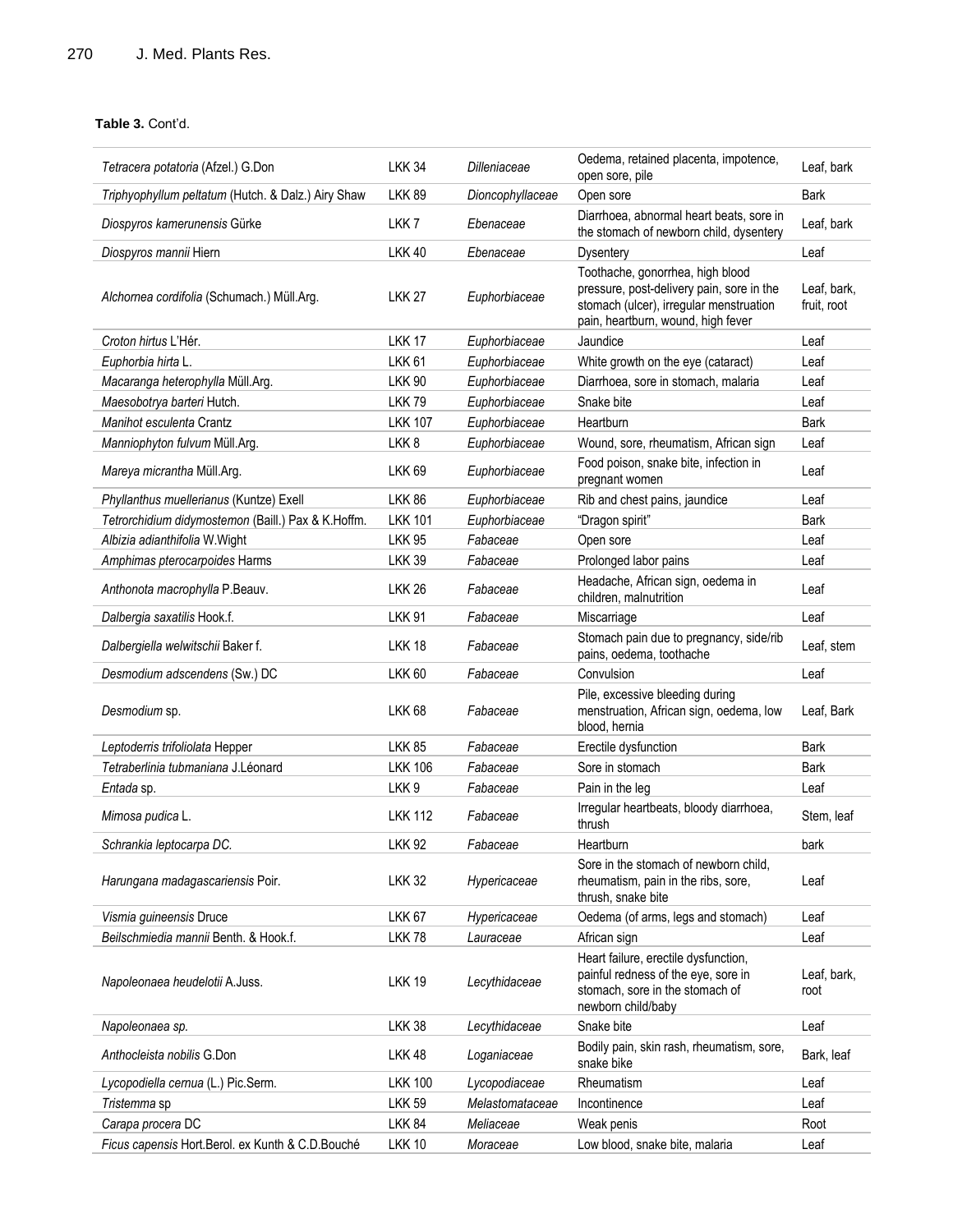## **Table 3.** Cont'd.

| Psidium guajava L.                                    | <b>LKK 93</b>  | Myrtaceae       | <b>Dysentery</b>                                                                                                                                                                                                      | Leaf        |
|-------------------------------------------------------|----------------|-----------------|-----------------------------------------------------------------------------------------------------------------------------------------------------------------------------------------------------------------------|-------------|
| Nymphaea lotus L.                                     | <b>LKK80</b>   | Nymphaeaceae    | Typhoid                                                                                                                                                                                                               | Leaf        |
| Campylospermum subcordatum (Stapf) Farron             | <b>LKK 28</b>  | Ochnaceae       | Dysentry, chest pain in children caused<br>by worms                                                                                                                                                                   | Leaf        |
| Heisteria parvifolia Sm.                              | <b>LKK33</b>   | Oleaceae        | Asthma                                                                                                                                                                                                                | Leaf        |
| Microdesmis keayana J.Léonard                         | <b>LKK 97</b>  | Pandaceae       | Severe stomach pain, gonorrhea,<br>pneumonia, pain in the heart, abscess,<br>tuberculosis, snake bite, jaundice,<br>whooping cough, convulsion, toothache,<br>painful and swollen testicles, severe<br>side/rib pains | Leaf, bark  |
| Smeathmannia laevigata Sol. ex R.Br.                  | <b>LKK 11</b>  | Passifloraceae  | Dysentery, stomach pain in pregnant<br>women, abnormal heart beats                                                                                                                                                    | Leaf        |
| Smeathmannia pubescens Sol. ex R.Br.                  | <b>LKK31</b>   | Passifloraceae  | Diarrhoea, thrush                                                                                                                                                                                                     | Leaf        |
| Eleusine indica (L.) Gaertn.                          | <b>LKK42</b>   | Poaceae         | Miscarriage caused by worms, joint pain                                                                                                                                                                               | Leaf        |
| Paspalum scrobiculatum L.                             | <b>LKK 20</b>  | Poaceae         | Worms, toothache, severe rib pain                                                                                                                                                                                     | Leaf, stem  |
| Setaria chevalieri Stapf                              | <b>LKK 54</b>  | Poaceae         | Sore, diarrhoea                                                                                                                                                                                                       | Leaf        |
| Craterispermum laurinum Benth.                        | <b>LKK73</b>   | Rubiaceae       | Malaria, cough                                                                                                                                                                                                        | Bark        |
| Geophila obvallata Didr.                              | <b>LKK72</b>   | Rubiaceae       | Neck pain, food poison, severe heart<br>pain                                                                                                                                                                          | Leaf        |
| Hallea ledermannii (K.Krause) Verdc.                  | <b>LKK 62</b>  | Rubiaceae       | Pile, rheumatism, used in divination to<br>tell the fate of a sick person, sore,<br>severe headache                                                                                                                   | Leaf, bark  |
| Hallea sp.                                            | <b>LKK 98</b>  | Rubiaceae       | Poison                                                                                                                                                                                                                | Leaf        |
| Keetia rufivillosa (Robyns ex Hutch. & Dalz.) Bridson | <b>LKK12</b>   | Rubiaceae       | Malaria                                                                                                                                                                                                               | Leaf        |
| Massularia acuminata (G.Don) Bullock ex Hoyle         | <b>LKK 53</b>  | Rubiaceae       | Used in divination to tell the fate of a<br>sick person, typhoid, gonorrhea                                                                                                                                           |             |
| Morinda longiflora G.Don                              | <b>LKK83</b>   | Rubiaceae       | Bodily pain                                                                                                                                                                                                           | Leaf        |
| Morinda lucida Benth.                                 | <b>LKK 104</b> | Rubiaceae       | Jaundice, malaria, dysentery                                                                                                                                                                                          | Leaf, stem  |
| Morinda morindoides (Baker) Milne-Redh.               | <b>LKK43</b>   | Rubiaceae       | Malaria, measles, worms                                                                                                                                                                                               | Leaf, stem  |
| Pavetta sonjae W.D.Hawth.                             | <b>LKK 99</b>  | Rubiaceae       | Cataract                                                                                                                                                                                                              | Bark        |
| Pavetta sp.                                           | <b>LKK74</b>   | Rubiaceae       | Diarrhoea                                                                                                                                                                                                             | <b>Bark</b> |
| Psychotria peduncularis (Salisb.) Steyerm.            | LKK21          | Rubiaceae       | Sore in stomach                                                                                                                                                                                                       | Leaf        |
| Psychotria sp.                                        | <b>LKK 105</b> | Rubiaceae       | Hernia                                                                                                                                                                                                                | Bark        |
| Zanthoxylum gilletii (De Wild.) P.G. Waterman         | <b>LKK82</b>   | Rutaceae        | Weak babies, rheumatism                                                                                                                                                                                               | Bark, leaf  |
| Placodiscus pseudostipularis Radlk                    | <b>LKK13</b>   | Sapindaceae     | Difficulty breathing                                                                                                                                                                                                  | Stem        |
| Placodiscus sp.                                       | <b>LKK 55</b>  | Sapindaceae     | Ringworm                                                                                                                                                                                                              | Leaf        |
| Chrysophyllum pentagonocarpum Engl. & K.Krause        | <b>LKK75</b>   | Sapotaceae      | Pile                                                                                                                                                                                                                  | Leaf        |
| Delpydora gracilis A.Chev.                            | <b>LKK63</b>   | Sapotaceae      | Failure of the testes to descend<br>(cryptochidism)                                                                                                                                                                   | Leaf        |
| Selaginella myosorus (Sw.) Alston                     | <b>LKK 29</b>  | Selaginellaceae | Rheumatism, bloody diarrhoea                                                                                                                                                                                          | Leaf        |
| Capsicum frutescens L.                                | <b>LKK41</b>   | Solanaceae      | Severe headache (migraine)                                                                                                                                                                                            | Stem        |
| Clappertonia sp.                                      | <b>LKK 109</b> | Tiliaceae       | Malaria                                                                                                                                                                                                               | Leaf        |
| Triumfetta sp.                                        | <b>LKK81</b>   | Tiliaceae       | Inflammation of breast                                                                                                                                                                                                | Leaf        |
| Urera sp                                              | <b>LKK 96</b>  | Urticaceae      | Malaria                                                                                                                                                                                                               | Leaf        |
| Clerodendrum splendens G.Don                          | <b>LKK30</b>   | Verbenaceae     | Burning sensation in the foot, pain in the<br>leg                                                                                                                                                                     | Leaf        |
| Premna hispida Benth.                                 | <b>LKK76</b>   | Verbenaceae     | Typhoid                                                                                                                                                                                                               | Leaf        |
| Vitex micrantha Gürke                                 | <b>LKK 22</b>  | Verbenaceae     | African sign associated with pain on the<br>sole of one's foot                                                                                                                                                        | Leaf        |
| Vitex rivularis Gürke                                 | <b>LKK 51</b>  | Verbenaceae     | Jaundice, malaria, abnormal bowel<br>movement                                                                                                                                                                         | Leaf        |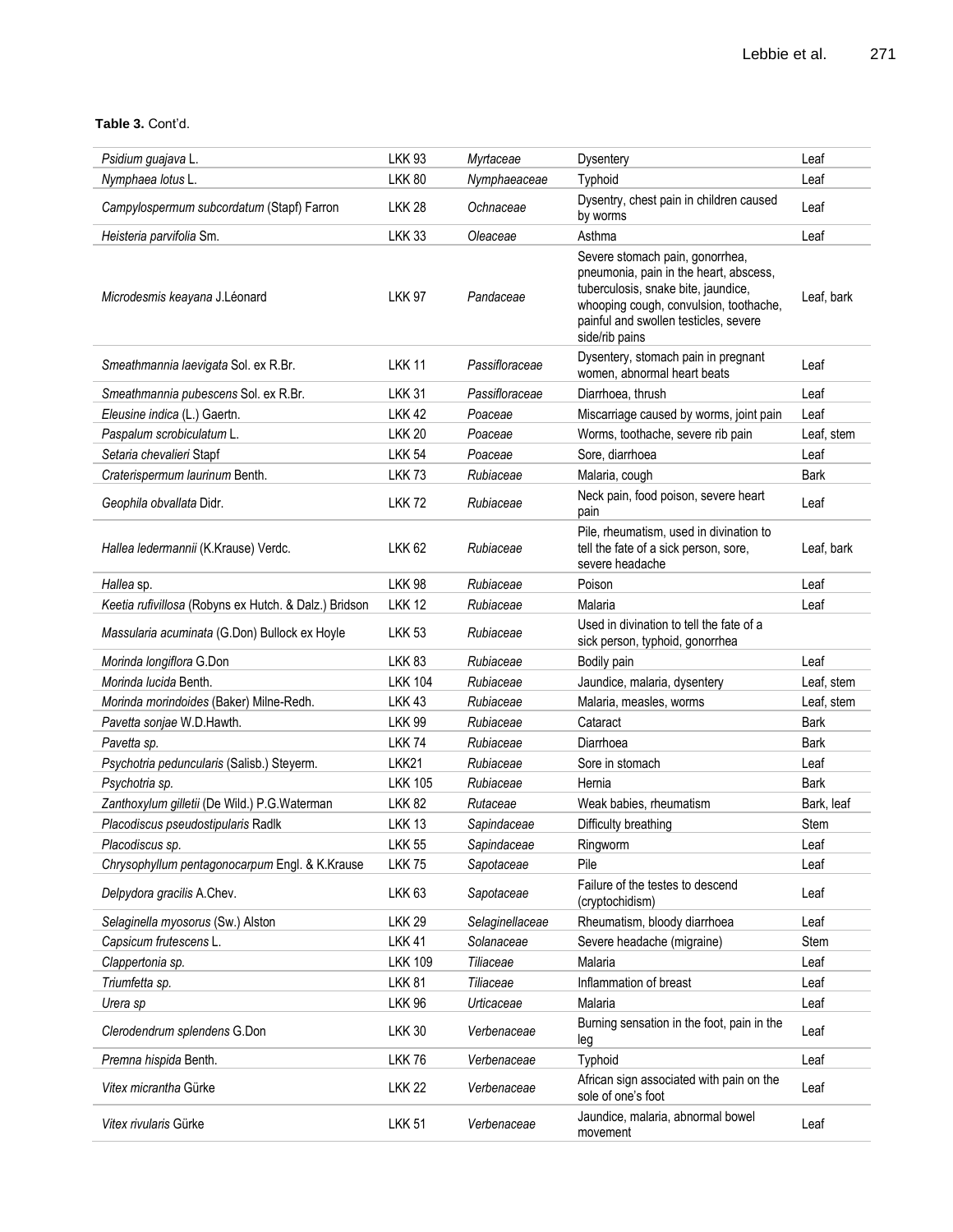**Table 3.** Cont'd.

| Rinorea sp.                 | LKK 64  | Violaceae     | Bloody diarrhoea, nightmare | Leaf, bark |
|-----------------------------|---------|---------------|-----------------------------|------------|
| Cissus aralioides Planch.   | I KK 14 | Vitaceae      | Ulcer                       | Bark       |
| Aframomum sceptrum Schumann | LKK 52  | Zingiberaceae | Rashes on skin              | Rhizome    |
| Aframomum sp.               | LKK 44  | Zingiberaceae | Impotence, rheumatism       | Rhizome    |

numbers for these families in our study area, all three species also comprised the most important families in terms of medicinal plants recorded among the herbalists.

Most medicinal plants had single or double uses, but we recorded twelve plants with at least five uses including *Xylopia aethiopica* A.Rich., *Rauvolfia vomitoria*  Wennberg, *Vernonia conferta* Benth., *Nephrolepis biserrata* (Sw.) Schott, *Tetracera potatoria* Afzel. ex G.Don, *Alchornea cordifolia* (Schumach.) Müll. Arg., *Harungana madagascariensis* Poir., *Napoleonaea heudelotii* A.Juss., *Desmodium adscendens* (Sw.) DC., *Anthocleista nobilis* G. Don, *Microdesmis keayana*  J.Léonard and *Hallea ledermannii* (K.Krause) Verdc. (Table 2). Among these, *M. keayana* J. Léonard had over 13 different medicinal uses, while *N. biserrata* (Sw.) Schott was utilized for 11 different medical problems. A large number of the medicinal uses indicated for *M. keayana* J. Léonard by herbalists appear new in the ethno-pharmacopoeia of Liberia, although its utilization in treating gonorrhoea is also corroborated by the folk medicine of the Edo of Nigeria (Burkill, 1998), and none by Kpadehyea et al. (2015) for Lofa County of Liberia. An unspecified species of *Nephrolepis* sp*.* is reportedly utilized in Cameroon for the management of gonorrhoea (Kuete, 2013). Burkill (1998) noted the use of the plant as a haemostatic, and in the prevention of abortion, uses which mirror utilization by female herbalists in stopping bleeding in pregnant women in the Rivercess County.

Herbalists in Central Rivercess District are utilizing medicinal plants to treat an ethnomedical problem referred to as "African Sign". This is a condition of ill health that may result from allegedly the evil workings of bad persons through witchcraft, supernatural forces and "bad medicine" (Good, 1987). Seven (7) medicinal plants are used to treat persons with such afflictions and include *Vitex micrantha* Gürke, *Desmodium sp., Anthonota macrophylla* P. Beauv., *Manniophyton fulvum* Müll.Arg., *Cyathea sp., Combretum racemosum* P. Beauv. and *Vernonia conferta* Benth. In Sierra Leone, the use of fetish like *hale nyamu* (bad medicine) can result in chronic illness or death (Wallis, 1905), which is similar to the "African sign" reported by herbalists in the study area.

Remedies for snakebite were common knowledge among all the female herbalists, with 11 medicinal plants commonly employed, including *X. aethiopica* A.Rich., *R. vomitoria* Wennberg, *Newbouldia laevis* Seem., *Myrianthus libericus* Rendle, *Maesobotrya barteri* Hutch., *Mareya micrantha* Müll. Arg., *Harungana*  *madagascariensis* Poir., *Napoleonaeae sp.*, *Anthocleista nobilis* G.Don*, Ficus capensis* Hort. Berol. ex Kunth & C.D. Bouché and *M. keayana* J.Léonard*.* In the ethnomedicine of Africa, the anti-venom uses of *R. vomitoria* Wennberg and *M. keayana* J. Léonard have been noted (Burkill, 1985, 1994; Chifundera, 1987; Neuwinger, 1996; Kutalek and Prinz, 2007). Harley (1941), in an elaboration of the ethnomedicine of snakebite among the Mano of Liberia, reports the use of *M. spicata* Baill., which is a synonym of *M. micrantha*  Müll. Arg as a snakebite remedy. Traditional herbalists in Lofa County have also confirmed the use of *M. micrantha*  Müll. Arg and *R. vomitoria* Wennberg as anti-venom plants (Kpadehyea et al., 2015). It is not yet known to what extent the other plants reported by the herbalists as anti-venom plants are effective, as the current ethnopharmacopoeia of Liberian plants does not mention their anti-venom uses among other cultures. However, this does not preclude the fact that herbalists could come up with new uses for such plants in their communities, given that we are yet to fully document ethnomedicinal uses of plants across the different cultures in Liberia.

Various health problems were reported by herbalists for which medicinal plants are used including malaria, ulcer and stomach sores, impotence and erectile dysfunction. Ten plants were indicated as remedies for malaria (Table 3), 9 for ulcer (and sore in the stomach of babies/children), and 6 plants for impotence (infertility/erectile dysfunction). Some of these plants are also known in the folk medicine of other countries (Lebbie and Guries, 1995; Neuwinger, 1997) as well as Liberia (Harley, 1941; Kpadehyea et al., 2015). However, some uses reported for certain medicinal plants by the herbalists might represent new and unrecorded uses. *Tetraberlinia tubmaniana* J. Léonard, *Delpydora gracilis*  A. Chev., *Campylospermum subcordatum* (Stapf) Farron, *Cyathula prostrata* (L.) Blume, *Heisteria parvifolia* Sm., *Keetia rufivillosa* (Robyns ex Hutch. & Dalz.) Bridson, *Pavetta sonjae* W.D.Hawth., *Chrysophyllum pentagonocarpum* Engl. & K.Krause, *Placodiscus pseudostipularis* Radlk and *Caladium bicolor* (Aiton) Went., all represent plants which have new uses in the ethno-pharmacopoeia of Liberia. *Tetraberlinia tubmanniana* J. Léonard, a tree endemic to the Upper Guinean forest, is used by herbalists to treat stomach ulcer, while the naturalized plant, *C. bicolor* (Aiton) Went., has found a new use hitherto unreported. Its use to constrict the female vagina is reported by herbalists as a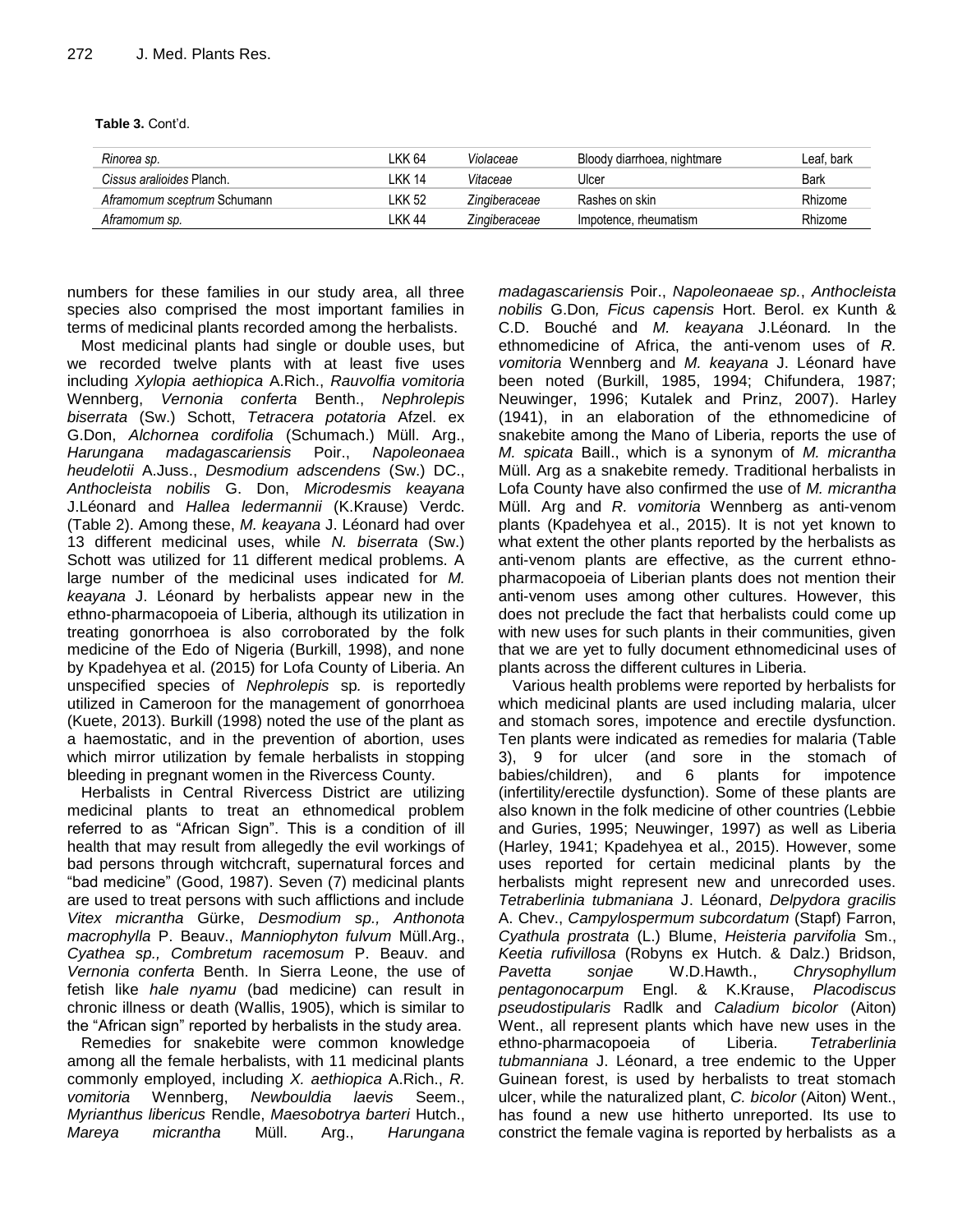measure to increase sexual satisfaction in both men and women, as a dilated vagina is reported to reduce sexual satisfaction. In the ethnomedicine of the Lofa County, *C. bicolor* (Aiton) Went., is used in combination with *Musanga cecropioides* R. Br., to treat skin cancer (Kpadehyea et al., 2015).

#### **Conclusion**

There is a rich medicinal plant knowledge base among male and female herbalists in the forest region of Liberia, with clear gender differentiation and specialization in the use of medicinal plants for the treatment of illnesses. A total of 112 species of medicinal plants in 52 families were recorded through interviews conducted with traditional herbalists, with the most commonly utilized medicinal plants reported by them belonging to plants in the following families: *Annonaceae, Apocynaceae, Costaceae, Rubiaceae, Euphorbiaceae, Fabaceae* and *Verbenaceae*. Species in these families were utilized in the treatment of ailments such as malaria, snakebites, ulcer, evil spirit, witchcraft, infection and diarrhoea. New and unrecorded ethnomedicinal uses for several medicinal plants were reported by the traditional herbalists, including *Tetraberlinia tubmaniana* J. Léonard*, Delpydora gracilis* A.Chev., *C. subcordatum* (Stapf) Farron, *C. prostrata* (L.) Blume, *H. parvifolia* Sm., *K. rufivillosa* (Robyns ex Hutch. & Dalz.), *P. sonjae*  W.D.Hawth., *C. pentagonocarpum* Engl. & K.Krause, *P. pseudostipularis* Radlk and *C. bicolor* (Aiton) Went. Further documentations are required to fully comprehend the wealth of knowledge possessed by herbalists, as well as unravel the gender differentiation and specialization in the use of medicinal plants in the ethnomedicine of Liberia.

#### **CONFLICT OF INTERESTS**

The authors have not declared any conflict of interests.

#### **ACKNOWLEDGEMENTS**

The authors' sincere thanks go to all the herbalists and community members and leaders who participated in the inventory work and in documenting the ethnopharmacopoeia of their region. We thank the following who provided support in the field: Francis Odoom, David Mulbah Jr, Joe Flomo, Georgia Richards, Tenema Coleman, Nancy Gbakoyah, Morris Kamara, Wollorma Hurlowulu, Garvoie Kardoh and Daniel Karr. We also appreciate the funding provided by the GEF Small Grants of Liberia and IUCN-Liberia Office for the fieldwork. Many thanks to Alfred Bockarie of Njala University for developing the study area map.

#### **REFERENCES**

- Adam JG, Adam CI (1970). Quelques utilisations de plantes par les Manons du Libéria. Notes Africaines 127:83-93.
- Ayantunde AA, Briejer M, Hiernaux P, Udo HMJ, Tabo R (2008). Botanical knowledge and its differentiation by age, gender and ethnicity in southwestern Nígeria. J. Hum. Ecol. 36:881-889.
- Blackett H, Lebbie A, Marfo E (2009). Chainsaw Logging in Liberia: An Analysis of Chainsaw Logging (Pit-Sawing) in the Natural Forests of Liberia Towards a more Sustainable Production, Forestry Development Authority, Monrovia, Liberia, 70 p.
- Burkill HM (1985). The Useful Plants of West Tropical Africa. Vol. 1.
- Burkill HM (1994). The Useful Plants of West Tropical Africa. Vol. 2.
- Burkill HM (1998). The Useful Plants of West Tropical Africa. Vol. 3.
- Chifundera K (1987). Antivenomous plants used in the Zairean pharmacopoeia. African Study Monographs 7(2):1-35.
- Farnsworth NR, Soejarto DD (1991). Global importance of medicinal plants: In; The Conservation of Medicinal Plant*s*, edited by Akerelev O, Heywood V, Synge H, Cambridge University Press, Cambridge. pp. 25- 51.
- Good CM (1987). Ethnomedical Systems in Africa: Patterns of Traditional Medicine in Rural and Urban Kenya. The Guilford Press. 354 p.
- Guimbo ID, Muller J, Larwanou M (2011). Ethnobotanical knowledge of men, women and children in rural Niger: A mixed-methods approach. Ethnobot. Res. Appl. 9:235-242.
- Gupta P, Sharma VK, Sharma S (2014). Healing Traditions of the Northwestern Himalayas. New Delhi, India. 149 p.
- Harley GW (1941). Native African Medicine: with special reference to its practice in the Mano tribe of Liberia. Cass Library of African Studies. London. 379 p.
- Hawthorne WD, Jongkind C (2006). Woody plants of Western African Forests. A guide to the forest trees, shrubs and lianes from Senegal to Ghana. Kew Publishing. 1023 p.
- Ibrahim JA, Egharevba HO, Jegede AI, Ugbabe GE, Muazzam I, Kunle OF, Gamaniel KS (2016). Medicinal plants used and the perception of plant endangerment by the traditional medicine practitioners of Nasarawa State, Nigeria: A pilot study. Int. J. Biodivers. Conserv. 8(1):8-20.
- Jongkind, CCH (2007). Rapid survey of the plants of North Lorma, Gola and Grebo National Forests, Liberia. pp. 21-24.
- Keay RWJ, Hepper FN (1954). Flora of West Tropical Africa (FWTA). Crown Agents, London. Vol. 1 part 1.
- Keay RWJ, Hepper FN (1958). Flora of West Tropical Africa (FWTA). Crown Agents, London, Revised second edition. Vol. 1 part 2.
- Keay RWJ, Hepper FN (1963). Flora of West Tropical Africa (FWTA). Crown Agents, London, Revised second edition. Vol. 2.
- Keay RWJ, Hepper FN (1968). Flora of West Tropical Africa (FWTA). Crown Agents, London, Revised second edition. Vol. 3 part 1.
- Keay RWJ, Hepper FN (1972). Flora of West Tropical Africa (FWTA). Crown Agents, London, Revised second edition. Vol. 3 part 2.
- Konadu K (2008). Medicine and anthropology in twentieth century Africa: Akan medicine and encounters with (medical) anthropology. Afr. Stud. Q. 10(2&3):45-69.
- Kpadehyea JT, Fernando ES, Tinio CE, Buot IE (2015). Ethnobotany survey of the Wonegizi, Ziama Clan-Lofa County, Liberia. Electronic J. Biol. 11(4):165-175.
- Kuete V (2013). Medicinal Plant Research in Africa: Pharmacology and Chemistry. Elsevier, 916 p.
- Lambert J, Srivastava J, Vietmeyer N (1997). Medicinal Plants: Rescuing a Global Heritage. World Bank Technical Paper No. 355. 61 p.
- Lebbie AR, Guries RP (1995). Ethnobotanical value and the conservation of sacred groves of the Kpaa Mende of Sierra Leone. Econ. Bot. 49(3):297-308.
- Lebbie A, Fisher R, Odoom FK, Topor W, Flomo J, Kardoh G (2009). Understanding Diversity: A Study of Livelihoods and Forest Landscapes in Liberia. IUCN. 89 p.
- Manvell A (2011). Use of Non-Timber Forest Products Around Sapo National Park, Liberia (Report B). 108 p.
- Map of Liberia showing the study area, Garpue Town, in Rivercess County (2017). Available at: http://dmaps.com/m/africa/liberia/liberia51.pdf